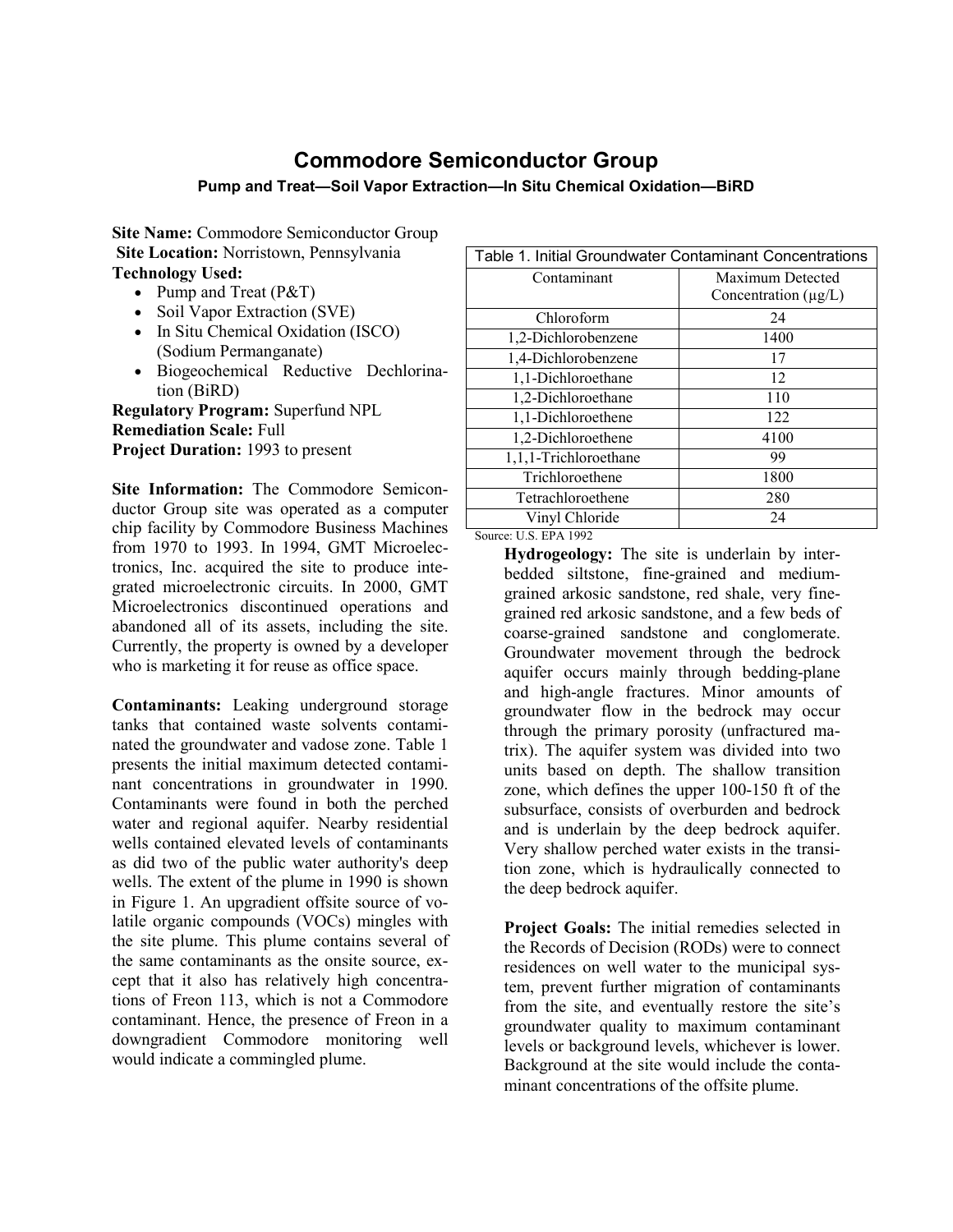

**Cleanup Approach:** The supply wells with their air stripping system, which was in place at the time of the ROD and maintained by the municipal water company, contained the deep aquifer contamination. In 1999, an onsite system of five extraction wells for shallow contaminant collection was constructed and began operation in August 2000. In addition, a French drain system that included one deep well (VFCC-4—a former municipal supply well) collected shallow water to prevent basement flooding at the main plant building. The onsite groundwater recovery and equalization system initially consisted of the following treatment processes:

- Weak acid cation exchange (WAC) to remove metals and minimize the potential for fouling subsequent process equipment.
- Air stripping to remove contaminants of concern (COCs) from the water.
- Vapor-phase carbon adsorption to capture COCs from the air.
- Nanofiltration to reduce total dissolved solids (TDS) and sulfates.
- Liquid-phase carbon adsorption as a final polishing step.
- Neutralization of process water to raise the pH prior to discharge.

Well VFCC-4 was reconfigured in September 2003 to include an inflatable packer at a depth of approximately 315 ft. Pumps were installed above and below the packer. This modification was made because water entering the well below 315 ft contained low concentrations of COCs and high concentrations of TDS and sulfate, while water entering the upper part of the well contained higher COC concentrations and low TDS and sulfate. The packer, which separated the well into two zones, allowed the proportion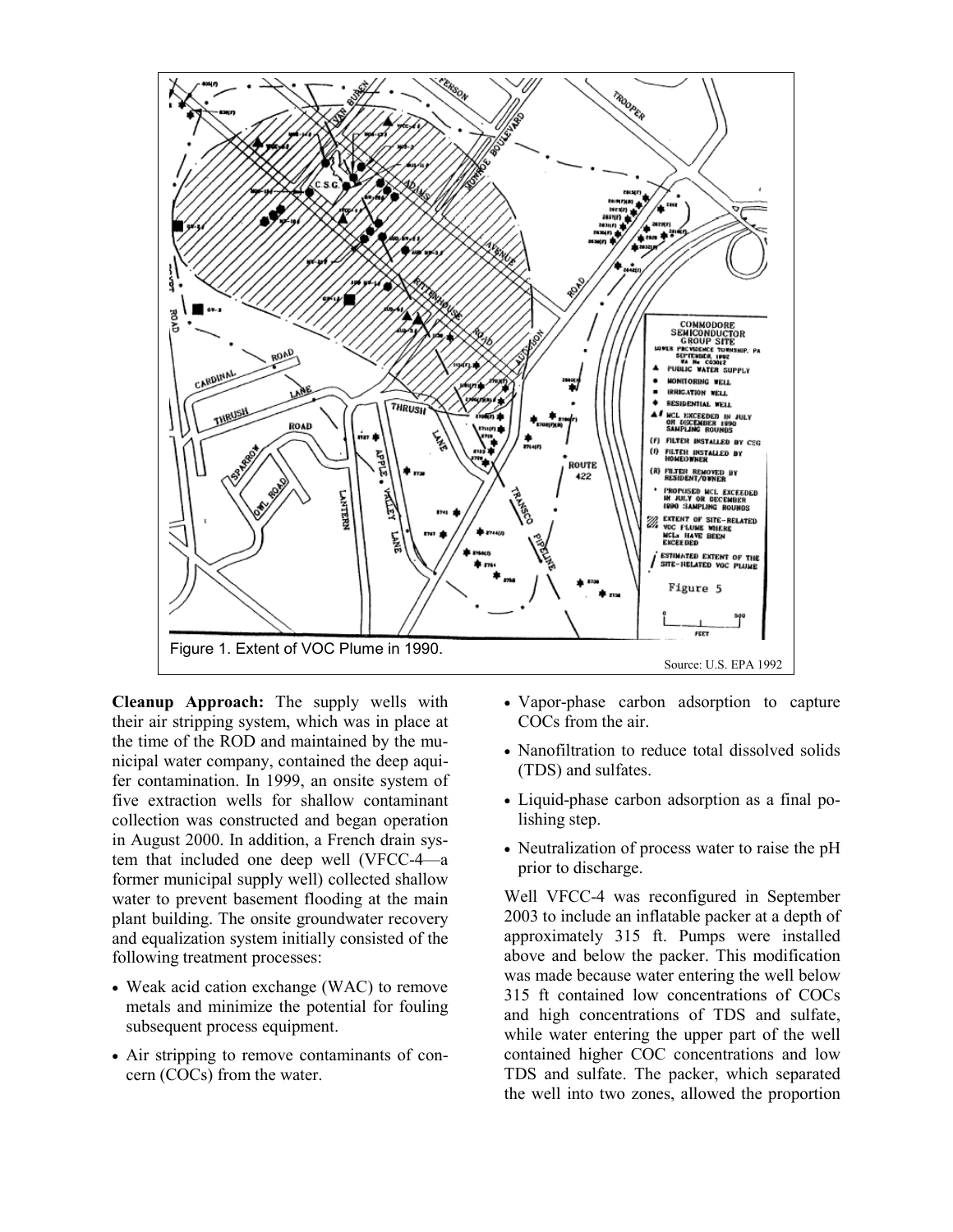of water pumped from the deeper zone to decrease, thereby reducing the TDS and sulfate concentrations in the overall well discharge. As a result, the WAC and nanofilter treatment processes were no longer necessary and were bypassed. The reconfiguration of well VFCC-4 increased drawdown in the more impacted portion of the aquifer, increased mass removal of COCs, decreased the COC concentrations in the lower zone of VFCC-4, improved treatment system efficiency, and reduced waste to the sanitary sewer. It also reduced operation and maintenance costs from \$418,000 to \$273,000. In January 2007, the municipal water company stopped accepting water from the treatment system. Treated water was then disposed of by pumping it to the sanitary sewer system. Attempts to find a more beneficial disposal method such as using the water for irrigation or disposal to a nearby surface water body have not been successful. The water company also reclaimed VFCC-4 and took it offline. The site has converted a deep monitoring well to replace it.



Continued evaluation of contaminant concentrations in the groundwater led to the belief that residual contamination in the transition zone bedrock might be an ongoing source of groundwater contamination. Thus, an SVE system was installed in two phases to address this source. Phase 1, the pilot phase, operated from March 2002 to June 2003. Phase 2, the full-scale operation, started in August 2003 and continued through March 2005. The full-scale system used eight wells, the French drain laterals, and carbon sorption units.

ISCO with a sodium permanganate solution was applied successfully to the unconsolidated soil underlying a  $5,000$  ft<sup>2</sup> area near the loading dock at the main building. A total of 3,575 lbs (12,500 gallons by volume) of potassium permanganate was injected, and a total of 660 lbs (321 gallons by volume) of sodium permanganate were injected into each injection point (U.S. EPA 2005). Twenty-five injection points were used inside the building, and 10 points were used outside around the loading dock. Permanganate lasted for four weeks after injection, and the two vapor monitoring points showed a greater than 90% reduction from baseline vapor levels.

Performance monitoring examined both the distribution of permanganate in the subsurface and the efficacy of permanganate in reducing the COCs. Permanganate distribution was monitored using a combination of oxidation reduction potential probes placed in selected wells and spot sampling with colorimetric analysis. After all the injections were completed, selected wells in both the treatment and perimeter areas were used to monitor the reduction in COCs.

A second ISCO injection to address deeper contamination was planned. The municipal supply wells were fitted with activated carbon filters in November 2006 due to concerns that permanganate might reach the municipal well field. Part of this installation included flushing the carbon units with water and food-grade citric acid. At the same time, the water company was flushing the water distribution lines. The timing of the two typically routine activities caused copper to chelate in the water lines, and blue-green water was distributed to customers for less than one day in November 2007. As a result of this incident, the water company terminated their agreement with the site, causing ISCO activities to cease.

A pilot Biogeochemical Reductive Dechlorination (BiRD) injection to determine if it will speed up the groundwater cleanup process is being planned for the site (see CDM 2008 for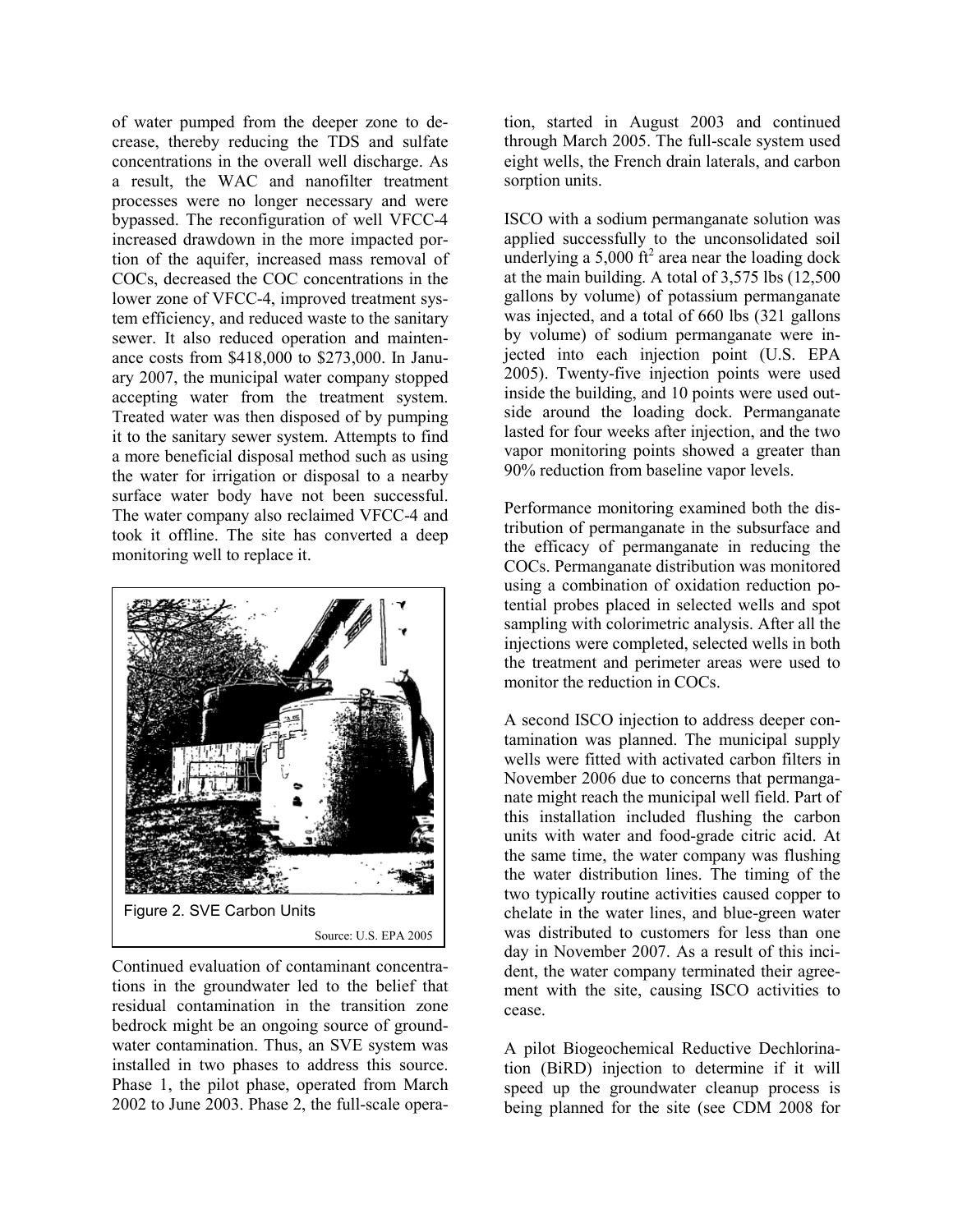discussion of this process). As of 2012, discussions with the water company over how this would be done are ongoing.

**Project Results:** By March 2010, more than 657 million gallons of water had been treated and 481 lbs of COCs had been removed via the recovery wells and the French drain. Water pumped from production wells accounted for about 85% of the total volume treated and 59% of the COC mass removed. Pumping water with higher COC concentrations from VFCC-4 improved system efficiency, defined as the mass of COCs removed per volume of water treated. P&T performance and plume recovery analysis is reported semi-annually.

The SVE system recovered over 750 lbs of COCs (68% of the total for the site). About 250 lbs of the recovered COCs were removed during the 16-month pilot-scale operation, and about 500 lbs were recovered in the 17-month fullscale operation.

The permanganate injection into the shallow zone of the site resulted in a significant reduction of contaminants.

Table 2 presents data from the third quarter of 2000 and the first quarter of 2010. There is a general downward trend of contaminant concentrations, but not consistently. For example, during this 10-year period, COCs in well MW30-S were  $1,100 \mu g/L$  in 2000, as low as 66  $\mu g/L$  in 2007, and 760 µg/L in 2010.

| Table 2. TCE Trend Data from Selected Monitor- |         |         |
|------------------------------------------------|---------|---------|
| ing Wells (µg/L)                               |         |         |
| Well Number                                    | Q3 2000 | Q1 2010 |
| $EW-2$                                         | 190     | 43      |
| $EW-3$                                         | 65      | 1.6     |
| $MOS-11R$                                      | 190     | 20      |
| $MOS-13$                                       | 31      | 5.8     |
| $MW-20D$                                       | 9.9     | 17      |
| $MW-21D$                                       | 170     | 35      |
| $MW-21M$                                       | 55      | 18      |
| $MW-30D$                                       | 42      | 26      |
| $MW-30S$                                       | 1,100   | 760     |
| $MW-31D$                                       | 180     | 22      |

Source: ERM 2007 and EPA 2010

The offsite source plume, which contains site COCs above cleanup criteria, complicates measuring total success. The presence or absence of Freon 113, which is not a site contaminant but is in the offsite plume, can be used to determine the presence or absence of the offsite plume in a site's monitoring wells but not necessarily the actual contribution of the offsite plume to total contaminant concentrations.

## **Sources:**

ERM. 2007. CSG Pump and Treat Performance and Plume Recovery Analysis, Second Quarter 2006 through First Quarter 2007.

CDM. 2008. Workshop on In Situ Biogeochemical Transformation of Chlorinated Solvents. [http://www.dtic.mil/cgi](http://www.dtic.mil/cgi-bin/GetTRDoc?AD=ADA501302)[bin/GetTRDoc?AD=ADA501302](http://www.dtic.mil/cgi-bin/GetTRDoc?AD=ADA501302)

Email exchange with Sharon Fang September 27, 2012.

Telephone discussion with Sharon Fang, August 7, 2007 and August 29, 2011.

U.S. EPA CERCLIS Superfund web site. Commodore Semiconductor Group. U.S. Environmental Protection Agency. [http://cumulis.epa.gov/supercpad/cursites/csitinf](http://cumulis.epa.gov/supercpad/cursites/csitinfo.cfm?id=0301146) [o.cfm?id=0301146](http://cumulis.epa.gov/supercpad/cursites/csitinfo.cfm?id=0301146)

U.S. EPA. 1992. Superfund Record of Decision: Commodore Semiconductor Group EPA ID: PAD093730174 U 01 Lower Providence Township, PA, EPA/ROD/R03-92/155, U.S. Environmental Protection Agency Region 3.

[http://www.epa.gov/superfund/sites/rods/fulltext](http://www.epa.gov/superfund/sites/rods/fulltext/r0392155.pdf) [/r0392155.pdf](http://www.epa.gov/superfund/sites/rods/fulltext/r0392155.pdf)

U.S. EPA. 2005. First Five-Year Review Report for Commodore Semiconductor Group Superfund Site, Lower Providence Township Montgomery County, PA. U.S. Environmental Protection Agency Region 3.

[http://www.epa.gov/superfund/sites/fiveyear/f05](http://www.epa.gov/superfund/sites/fiveyear/f05-03020.pdf) [-03020.pdf](http://www.epa.gov/superfund/sites/fiveyear/f05-03020.pdf)

U.S. EPA. 2010. Second Five-Year Review Report for Commodore Semiconductor Group Superfund Site, Lower Providence Township